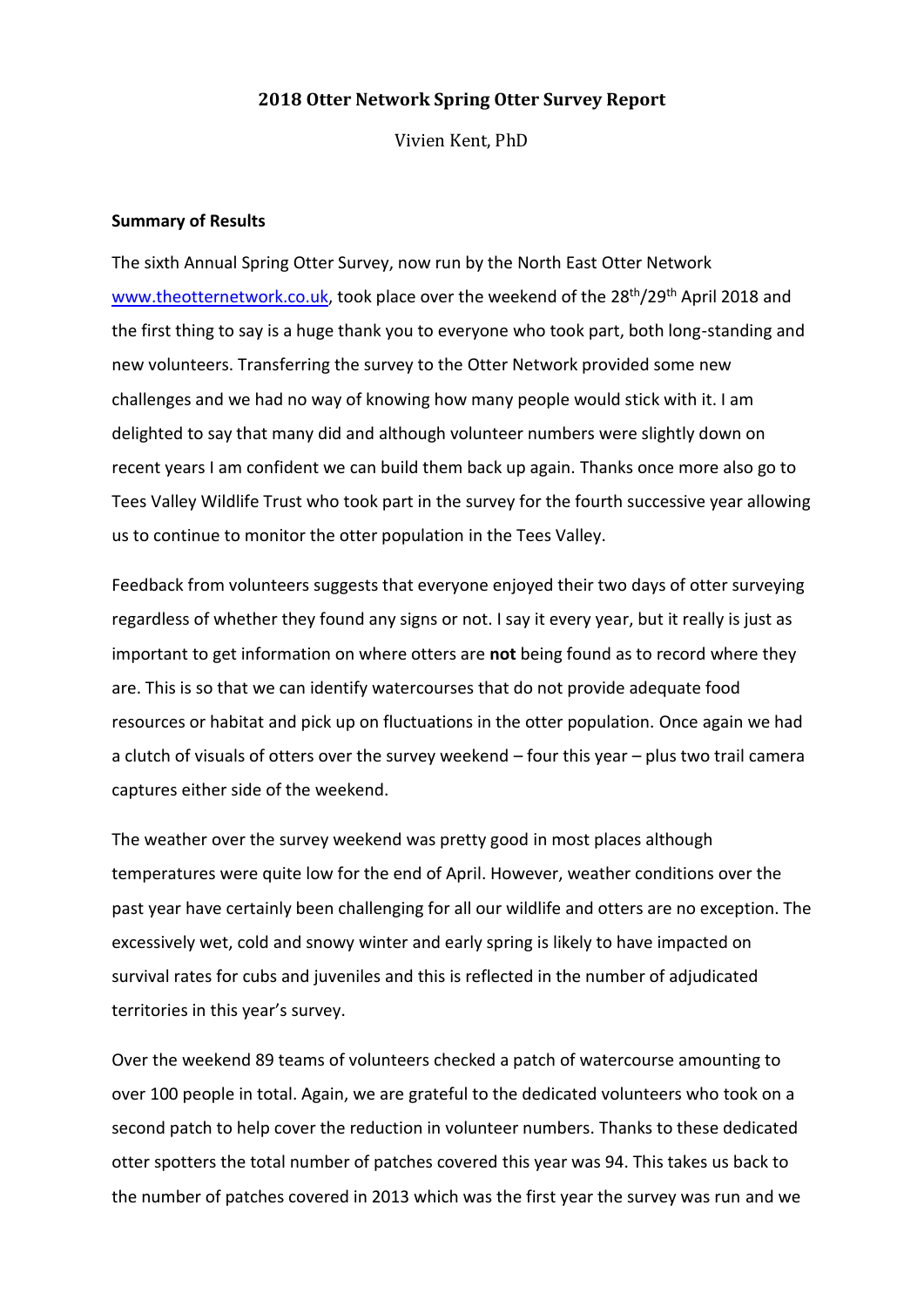will have to work hard to get numbers back up next year. The number of sites contained in those patches was 516. There were 68 empty patches this year, which is much higher than usual, and reflects the reduction in volunteer numbers.

As always, there was an impressive by-catch of other species recorded ranging from marsh marigold to a common seal. Highlights are outlined in the table below the otter data.

### **Otters**

Of the 516 sites checked 224 (43%) were positive for otter signs which is the same percentage as last year and is remarkably consistent across all six surveys. A further 17 sites had possible or inconclusive signs. There were 288 sites (53%) which were totally negative this again is in line with previous years. As I always explain, this may sound a lot but it gives us confidence that we are looking in enough places as there remain more sites where there are no otters than sites where we find evidence of otter activity. It is unlikely therefore that we are overlooking many. However, the large number of empty patches this year does mean we are likely to have missed some.

There were 55 Day 2 'hits' (fresh signs) which is also down on last year and this is almost certainly a result of the reduced number of patches surveyed. As usual, many of these 'hits' were close together in the same or neighbouring patches and so have been adjudicated to belong to a single territory. There were five patches where fresh deposits were found on Day 1 but nothing new was discovered on Day 2, and that were sufficiently isolated from the next nearest 'hit', to allow us to be fairly confident that we were just not looking in the right place on the Sunday so these have been adjudicated as 'Near Miss' otter territories.

I always err on the side of caution when allocating 'hits' to territories and have conservatively lumped fresh signs together into one territory if they are quite close together rather than splitting them into two.

For those unfamiliar with the way the data are analysed it is important to emphasise that we are counting otter territories here not individual animals. It is reasonable to assume therefore that at least some of the adjudicated territories will contain females with cubs meaning the number of actual otters will be greater than the number of territories. This really is the only way of getting any kind of numerical data when surveying for otters which are an elusive, wide-ranging, cryptic animal with no individually identifiable markings.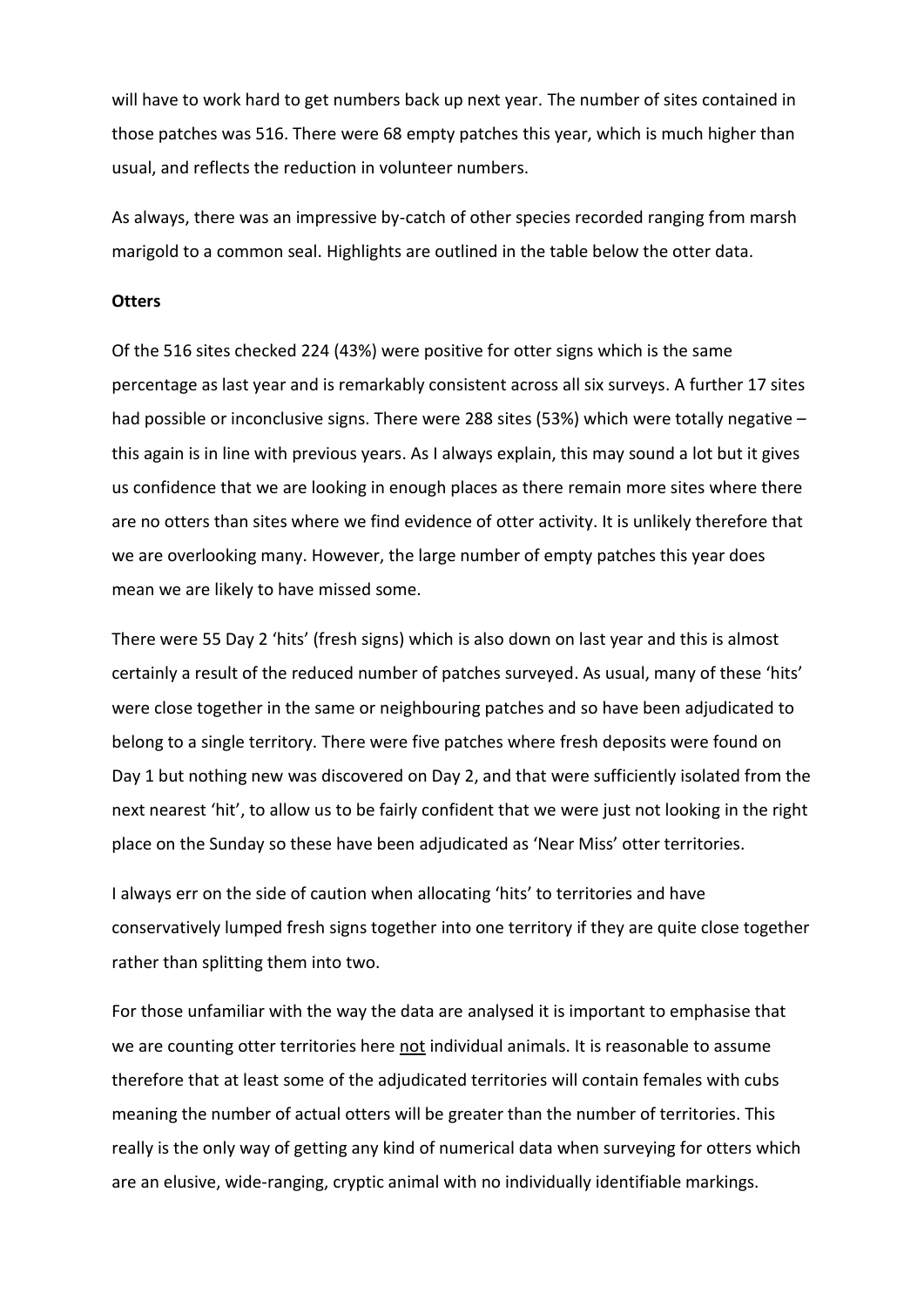You will see in the results table below that the number of estimated territories this year is 29. This is a reduction from previous years and is back to the number estimated in the first survey in 2013. The large number of empty patches will almost certainly have contributed to this and we can only speculate as to the impact of the harsh weather conditions over the winter. We will need to keep an eye on this next year and we will be working hard to recruit new volunteers to fill the gaps. If you have friends or colleagues who you think may be interested in taking part next year, please ask them to get in touch.

#### **Other species**

A total of 78 species of birds, mammals, amphibians, insects and plants were recorded in addition to otter signs this year.

The stand out sighting this year was a Nightjar – a very rare bird to see. Avocets were on the list for the second time with 30 birds being recorded over the two days – a large increase on 2017. There were approx.18 dippers seen plus 4 nests. However, in general bird records were down on previous years and butterflies were in very short supply due to the late spring.

For mammals, there was another common seal seen on the Wear in the Washington area this year. Records of mink tracks were down this year but there were two trail camera captures over the weekend. The reports of deer tracks/visuals were also down with 18 records including sightings of 10 live animals and one dead on a road. There were 7 records of fox sign/sightings and visuals of 4 live brown hares and one dead.

Maps and tables displaying the data are displayed on the following pages. If anyone would like to ask any questions please contact me through the Otter Network at [otters.northeast@gmail.com](mailto:otters.northeast@gmail.com)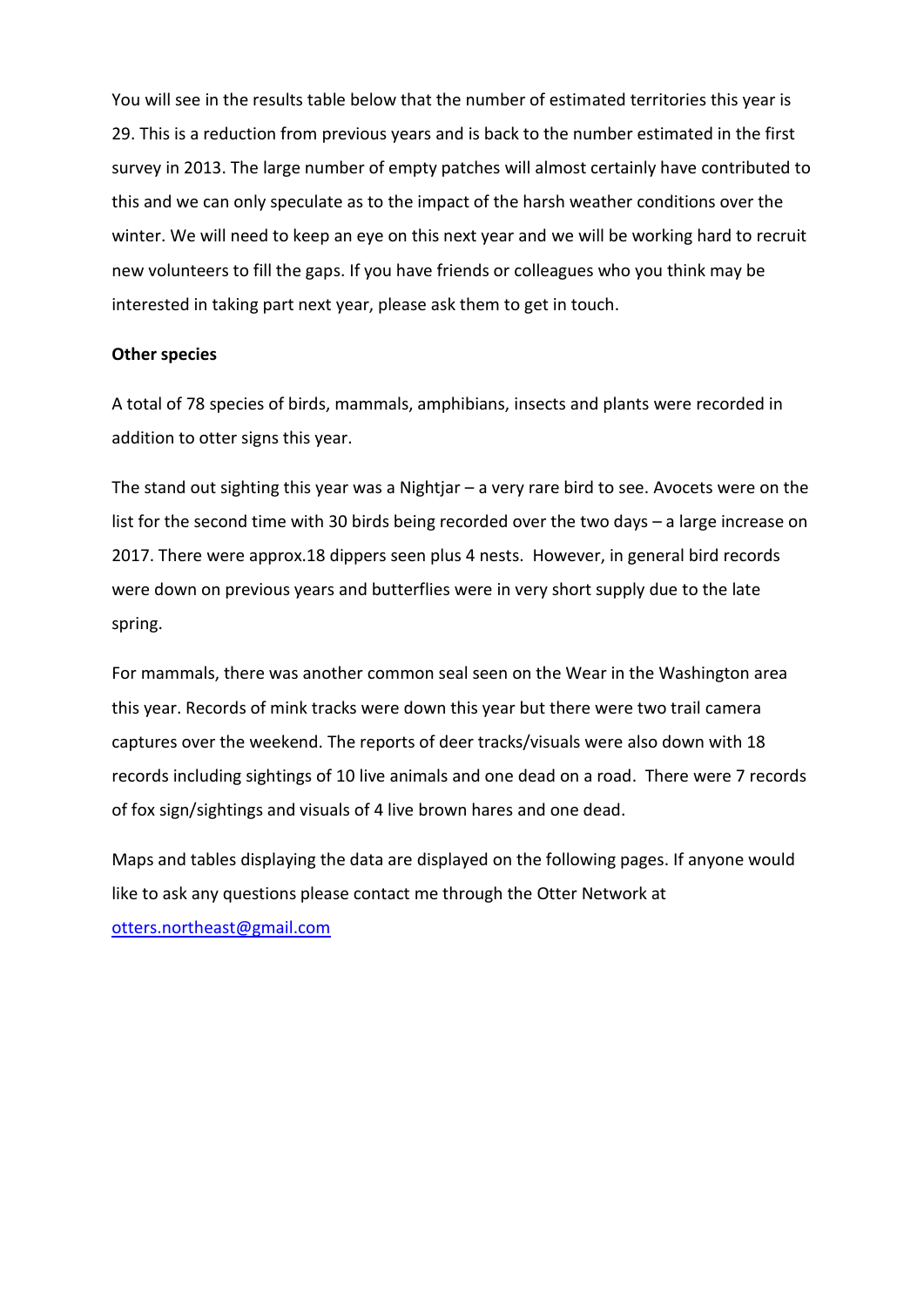## **Maps, tables and charts**



**Figure 1.** Map showing positive records and surveyed patches from 2018 survey



**Figure 2.** Map showing Day 2 'hits' with adjudicated territories plus 'near miss' territories from 2018 survey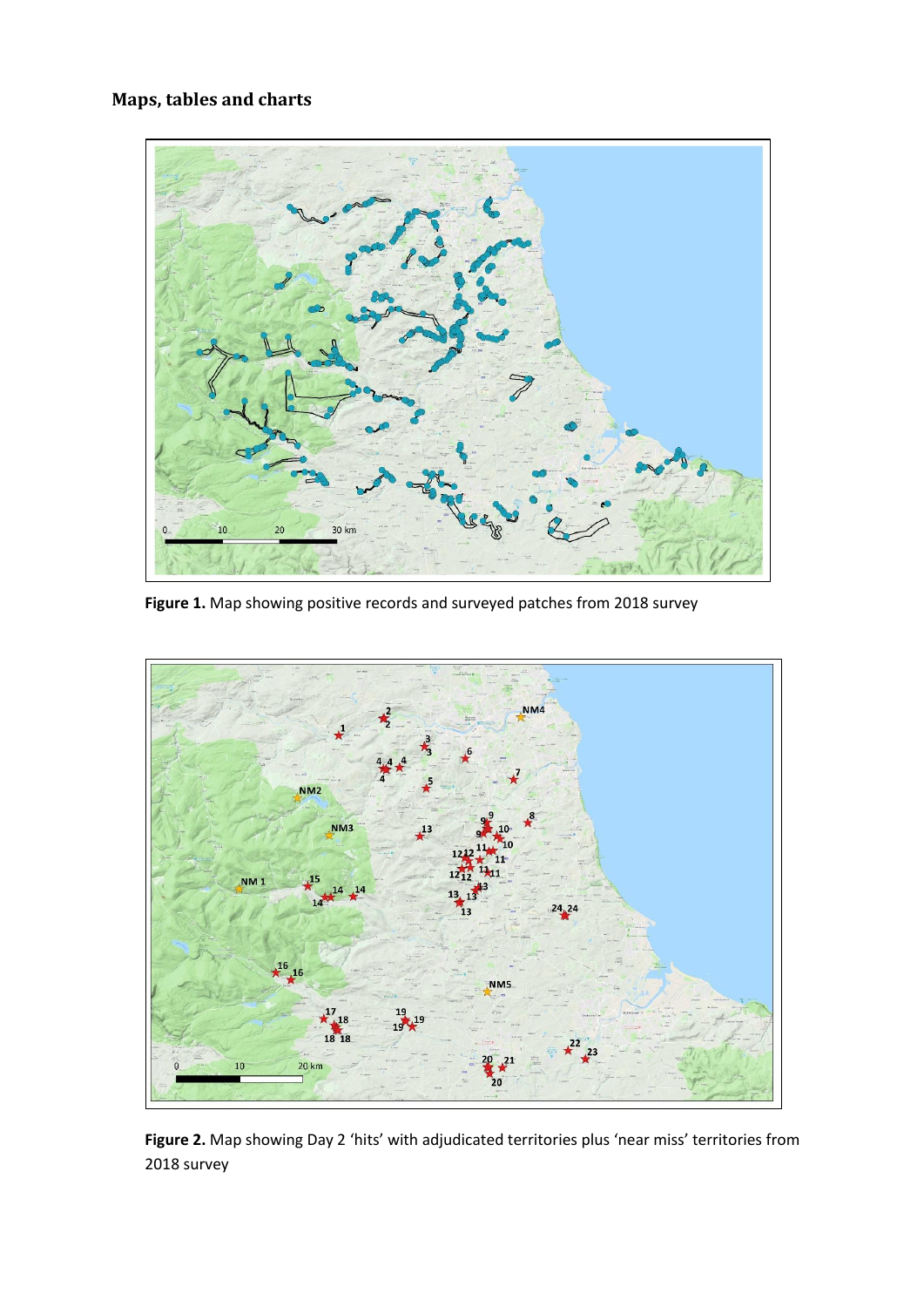| Catchment        | <b>Patches</b> | <b>Sites</b> | <b>Negative sites</b> | <b>Positives (possibles)</b> | <b>Hits</b>  | Near miss and<br>reasonable | <b>Otter territories</b> |
|------------------|----------------|--------------|-----------------------|------------------------------|--------------|-----------------------------|--------------------------|
|                  |                |              |                       |                              |              | suspicion                   |                          |
| <b>Tees</b>      | 32             | 161          | 96 (60%)              | 59(6)                        | 19           |                             | 9                        |
| Tyne             | 16             | 85           | 44 (52%)              | 39(2)                        | 10           | 2                           | 5                        |
| Wear             | 46             | 265          | 129 (49%)             | 126(9)                       | 26           | 2                           | 10                       |
| Castle Eden Dene |                | 5            | 5                     | 0                            | $\mathbf{0}$ | 0                           | 0                        |
| <b>Totals</b>    | $94*$          | 516          | 274 (53%)             | 224(17)                      | 55           | 5                           | 24                       |

# **Table 1. 2018 Otter Survey data**

\*1 patch had sites in both Tees and Wear catchments

| 2018 Summary                         |    |
|--------------------------------------|----|
| <b>Empty patches</b>                 | 68 |
| Otter territories located            | 24 |
| Reasonable suspicion/ near misses    | 6  |
| <b>Total adjudicated territories</b> | 29 |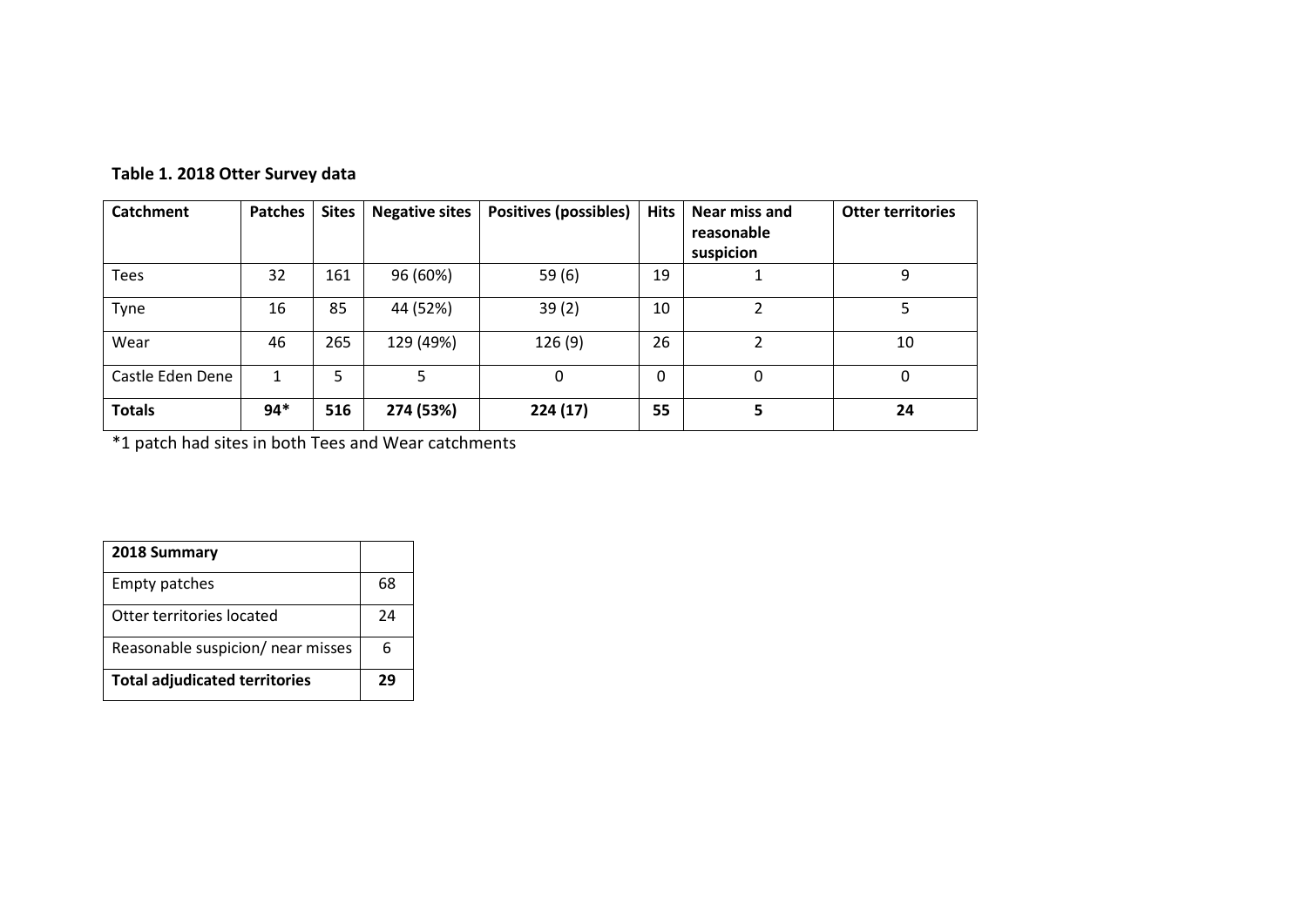|                                  | <b>Table 2. All Surveys Summary</b> |      |      |      |      |      |
|----------------------------------|-------------------------------------|------|------|------|------|------|
|                                  | 2013                                | 2014 | 2015 | 2016 | 2017 | 2018 |
| <b>Patches</b>                   | 93                                  | 100  | 112  | 119  | 114  | 94   |
| <b>Total sites</b>               | 517                                 | 588  | 608  | 644  | 629  | 516  |
| <b>Sites positive</b>            | 216                                 | 212  | 260  | 281  | 272  | 224  |
| % sites positive                 | 42                                  | 36   | 43   | 44   | 43   | 43   |
| % sites negative                 | 56                                  | 60   | 53   | 53   | 54   | 53   |
| 'Hits'                           | 59                                  | 67   | 56   | 78   | 70   | 55   |
| <b>Located territories</b>       | 26                                  | 29   | 27   | 30   | 32   | 24   |
| Near misses/Reasonable suspicion | 3                                   | 6    | q    |      |      |      |
| <b>Adjudicated territories</b>   | 29                                  | 35   | 36   | 35   | 37   | 29   |



**Figure 3.** Adjudicated otter territories identified in six Spring Otter Surveys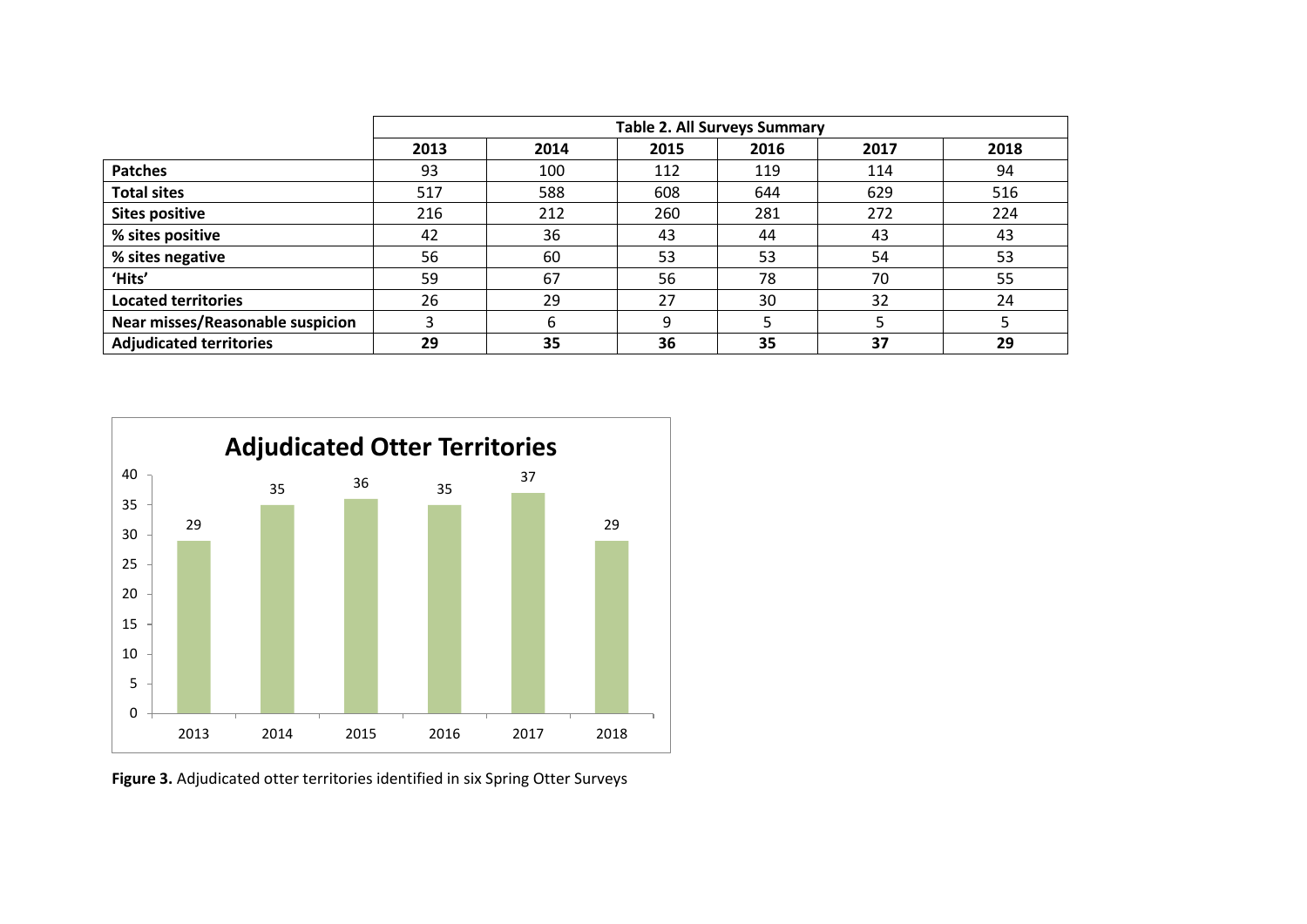# **Table 3. Selection of other species recorded**

|              | <b>Species</b>           | No of Records*          |
|--------------|--------------------------|-------------------------|
| <b>Birds</b> | Avocet                   | $\overline{2}$          |
|              | Barn owl                 | $\overline{2}$          |
|              | Blackcap                 | 5                       |
|              | <b>Black grouse</b>      | $\mathbf{1}$            |
|              | <b>Buzzard</b>           | $\overline{2}$          |
|              | Chiffchaff               | 3                       |
|              | Common sandpiper         | 4                       |
|              | Common tern              | $\overline{2}$          |
|              | Cormorant                | 3                       |
|              | Cuckoo                   | $\overline{\mathbf{4}}$ |
|              | Curlew                   | 9                       |
|              | Dipper                   | 14                      |
|              | Dunlin                   | $\mathbf{1}$            |
|              | Eider duck               | $\mathbf{1}$            |
|              | Goosander                | 8                       |
|              | Great crested grebe      | $\mathbf{1}$            |
|              | Great spotted woodpecker | $\overline{7}$          |
|              | Green woodpecker         | $\mathbf{1}$            |
|              | Grey heron               | 19                      |
|              | Grey wagtail             | $\overline{\mathbf{4}}$ |
|              | House martin             | $\mathbf{1}$            |
|              | Jay                      | $\overline{2}$          |
|              | Kestrel                  | 5                       |
|              | Kingfisher               | $\overline{7}$          |
|              | Lapwing                  | $\overline{\mathbf{4}}$ |
|              | Little ringed plover     | $\mathbf{1}$            |
|              | Mandarin duck            | $\overline{2}$          |
|              | Meadow pipit             | $\mathbf{1}$            |
|              | Mistle thrush            | $\mathbf{1}$            |
|              | Mute swan                | 6                       |
|              | Nightjar                 | $\mathbf{1}$            |
|              | Oystercatcher            | 15                      |
|              | Pied wagtail             | $\overline{4}$          |
|              | Red grouse               | $\overline{2}$          |
|              | Redshank                 | $\mathbf{1}$            |
|              | Reed bunting             | $\overline{2}$          |